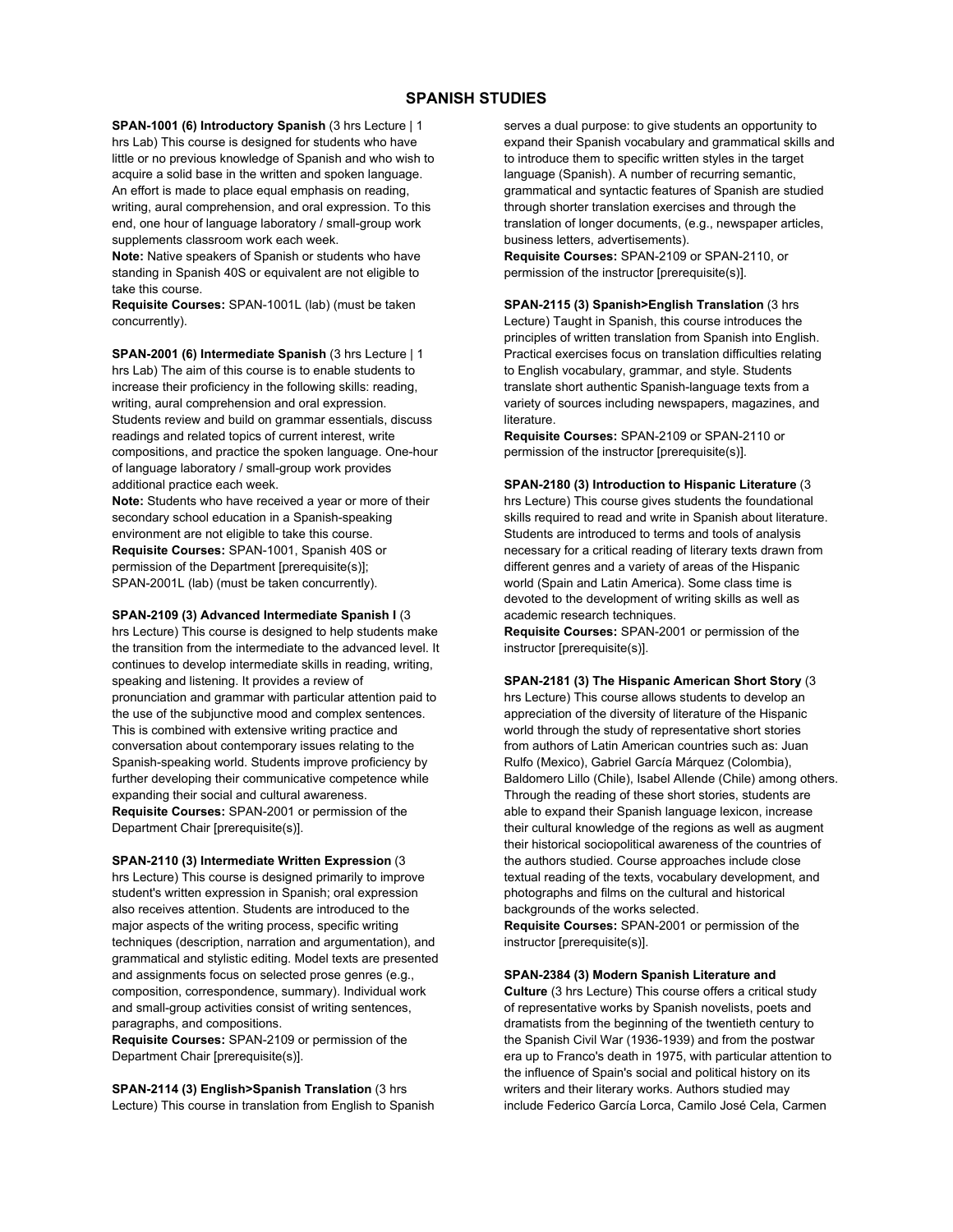Laforet, and Antonio Buero Vallejo. **Requisite Courses:** SPAN-2001 or permission of the instructor [prerequisite(s)].

**SPAN-2385 (3) Postmodern Spanish Literature and** 

**Culture** (3 hrs Lecture) This course offers a critical study of representative works by Spanish novelists, poets and dramatists after 1975, with particular attention to the dramatic political and socio-cultural changes that Spain has experienced and the role of the country within the European Union today. Authors studied may include Juan Benet, Juan Goytisolo, José Ángel Valente and Carmen Martín Gaite.

**Requisite Courses:** SPAN-2001 or permission of the instructor [prerequisite(s)].

**SPAN-2386 (3) Introduction to Hispanic Cinema** (3 hrs Lecture) This course traces the evolution of Spanish and Latin American cinema. The development of the Hispanic cinematic canon is explored through the critical analysis of representative films by renowned directors such as Luis Buñuel, Víctor Erice, Pedro Almodóvar, Adolfo Aristarain, Pablo Larraín, and Alejandro González Iñárritu. Attention is paid to the sociocultural and political context of the films presented. Students acquire the terminology and tools of analysis specific to film studies while exposed to the social realities of contemporary Spain (e.g., national stereotypes, European integration, racism, immigration, gender identities) as depicted in films.

**Requisite Courses:** SPAN-2001 or permission of the instructor [prerequisite(s)].

**SPAN-2710 (3) Classics of Spanish Literature** (3 hrs Lecture) In this course students study three classics of Spanish literature: *The Life of Lazarillo de Tormes*, by an anonymous author; the first part of *Don Quixote*, by Miguel de Cervantes Saavedra; and *Life is a Dream*, by Pedro Calderón de la Barca. Students discuss and analyze the historical, socio-cultural, intertextual, metatextual, and self-referential implications of these works, as well as their influence in other arts such as painting and cinema. Students in SPAN-2710 read the texts in English translation and write in English. The language of lectures is English. **Cross-listed:** ENGL-2710(3), MOD-2710(3), SPAN-3710(3).

**Restrictions:** Students may not hold credit for this course and SPAN-3710.

**SPAN-3113 (3) Exploring Language and Society** 

**Through Texts** (3 hrs Lecture) This course examines current events, social issues and artistic and intellectual trends in the contemporary Hispanic world through the analysis and discussion of media sources including the Internet, television and the press. The course offers extensive reading practice and is designed for students who wish to develop a high level of oral and written proficiency in Spanish. Emphasis is placed on the acquisition of specialized vocabulary. Course work includes written compositions, oral presentations, debates and round-table discussions.

**Requisite Courses:** Any 9 credits in Spanish Studies language courses or permission of the instructor [prerequisite(s)].

**SPAN-3114 (3) English<>Spanish Interpretation** (3 hrs Lecture) Taught in Spanish, this course introduces the basic techniques of consecutive and simultaneous interpretation (spoken translation) from English into Spanish and Spanish into English. Students focus on cross-cultural communication problems and develop skills through a variety of topics, style, and registers. The skills practiced in this course are applicable to various fields of interpretation (e.g., conference, legal, and medical).

**Requisite Courses:** SPAN-2114 or SPAN-2115 or permission of the instructor [prerequisite(s)].

## **SPAN-3181 (3) Modern Latin American Literature** (3

hrs Lecture) This course provides a chronological survey of Latin American literature from the "Modernismo" period (c. 1880) to the present day, including selections from such authors as Rubén Darío (Nicaragua), Gabriela Mistral (Chile), Jorge Luis Borges (Argentina), Pablo Neruda (Chile), Octavio Paz (Mexico) and Gabriel García Márquez (Colombia). Through the analysis of representative texts of various literary genres, the course examines the literary movements of the period and their social political and historical context.

**Requisite Courses:** Any 9 credit hours in Spanish Studies above the 1000 level, or permission of the instructor [prerequisite(s)].

## **SPAN-3182 (3) Spanish Literature of the Golden Age**

(3 hrs Lecture) This course examines the main literary genres and movements of the Golden Age in Spain through the study of representative works from the sixteenth and seventeenth centuries by such authors as Garcilaso de la Vega, San Juan de la Cruz, Santa Teresa de Jesús, Cervantes, Góngora, Quevedo, Calderón de la Barca, Lope de Vega and Tirso de Molina. Special emphasis is placed on the study of *Don Quijote de la Mancha*, the first modern novel of Western literature.

**Requisite Courses:** Any 9 credit hours in Spanish Studies above the 1000 level, or permission of the instructor [prerequisite(s)].

**SPAN-3184 (3) The Latin American Novel** (3 hrs Lecture) This course examines the development of the Latin American novel. Students study important contemporary Latin American writers, such as Isabel Allende, Gabriel Garcia Márquez, Manuel Puig, Juan Rulfo, Carlos Fuentes and Mariano Azuela.

**Requisite Courses:** Any 9 credit hours in Spanish Studies above the 1000 level or permission of the instructor [prerequisite(s)].

**SPAN-3185 (3) The Spanish Novel** (3 hrs Lecture) This course examines and discusses novels written by Spanish authors, such as Miguel de Cervantes, Francisco de Quevedo, Leopolda Alas "Clarín", Benito Pérez Galdós, Juan Valera, Camilo José Cela, and Juan Benet. **Requisite Courses:** Any 9 credit hours in Spanish Studies above the 1000 level or permission of the instructor [prerequisite(s)].

**SPAN-3186 (3) Colonial and Nineteenth-Century Latin American Literature in Spanish** (3 hrs Lecture) This